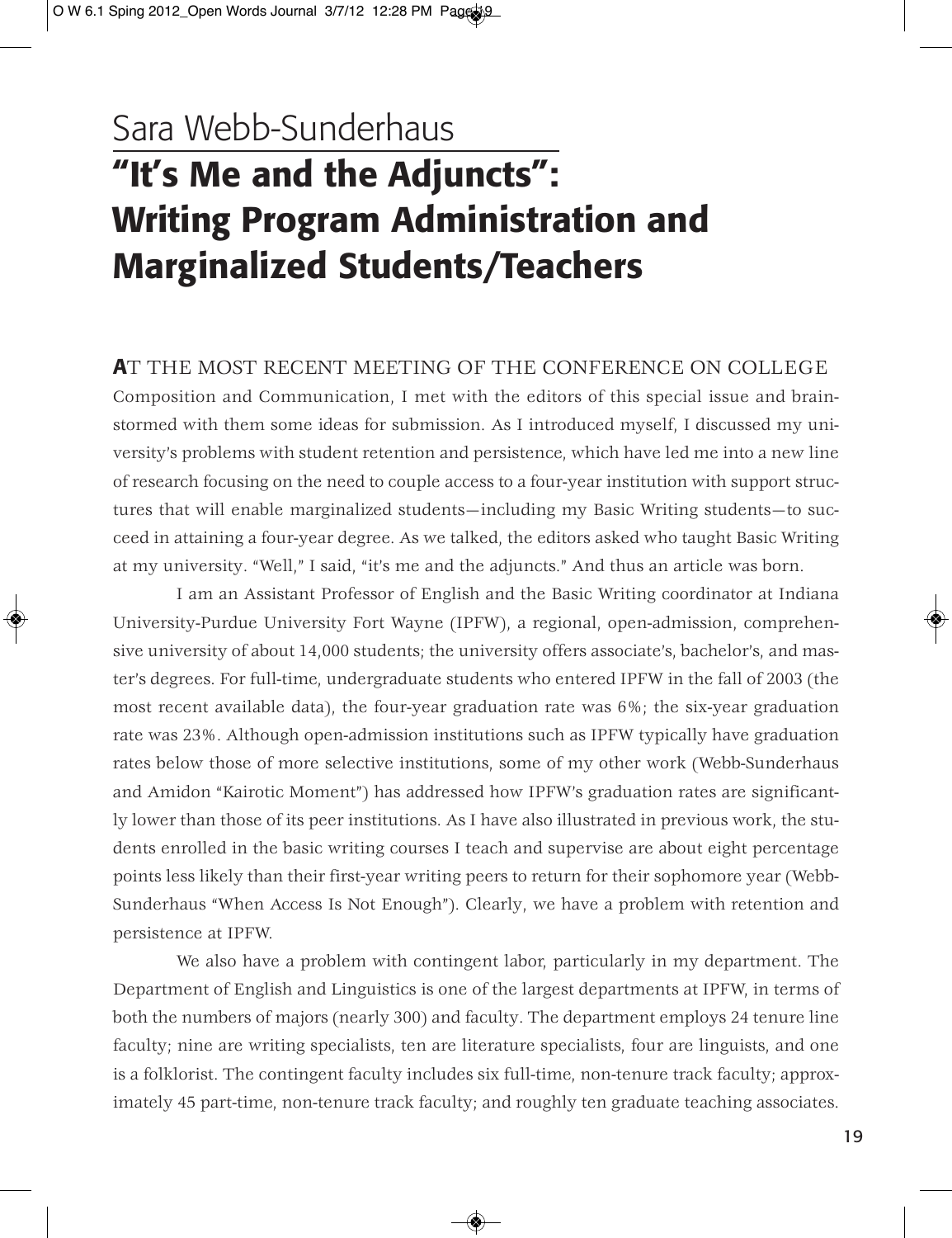All but one of the contingent faculty teach in the writing program, $1$  which is part of the Department of English and Linguistics and is overseen by the Composition Committee and the Director of Writing, who reports to the department chair. The Director of Writing is assisted in the administration of the program by two Associate Directors of Writing and the W129 (Basic Writing) Course Coordinator, the position I currently hold.

Our reliance on adjuncts is troubling for those of us in writing program administration at IPFW, as we are well aware of the ethical challenges and the all-too-often exploitative practices and institutionalized sexism of contingent labor. Contingent faculty are overworked and underpaid, and this type of labor is disproportionately performed by women, who make up the majority of contingent faculty not only at IPFW, but also in the academy writ large (Bousquet, Scott, and Parascondola; Marshall; Miller; Schell; Schell and Stock). In *Textual Carnivals*, Susan Miller writes of the "sad women in the basement" who "by and large fill the temporary jobs teaching composition that are the residue from declines in 'regular' appointments" (124). At IPFW, working conditions are far from ideal, but our contingent faculty aren't quite "sad women in the basement," either. Unlike adjuncts at some institutions, many of our part-time instructors are only supplementing their income by adjuncting. These instructors hold full-time jobs elsewhere or are retired; they usually teach not because they need the money, but because they enjoy the work of teaching college writing and earning some extra spending cash or retirement savings. Their full-time jobs or retirement plans pay their bills and offer them health insurance.

However, we do have a significant number of contingent faculty whose main source of income is the meager wages they receive for teaching writing at IPFW. They do their best to eke out a living by securing other employment, such as teaching at other local universities; teaching for-profit institutions' online courses; substitute teaching in the local public schools; scoring essays for ETS and other testing services; and working service jobs at local restaurants or the mall. This description of the lives of this group of contingent faculty will undoubtedly sound familiar to many readers, as this is the story of contingent faculty everywhere. It is a painful story, one that illustrates the inconsistencies and fractures of our field but it is an incredibly, depressingly common story, which is why it still needs to be told.

None of us involved in administering the writing program at IPFW wants to be part of this story, and we have attempted to improve working conditions in various ways. Four of the seven members of the Composition Committee are non-tenure track, giving contingent laborers significant input into the administration of the writing program. Full-time faculty salaries were frozen for 2.5 years, but the Director of Writing secured small raises for the part-

<sup>1.</sup> This instructor—a Visiting Assistant Professor of English—is a literature specialist and teaches general education literature courses, as well as classes in African-American literature and drama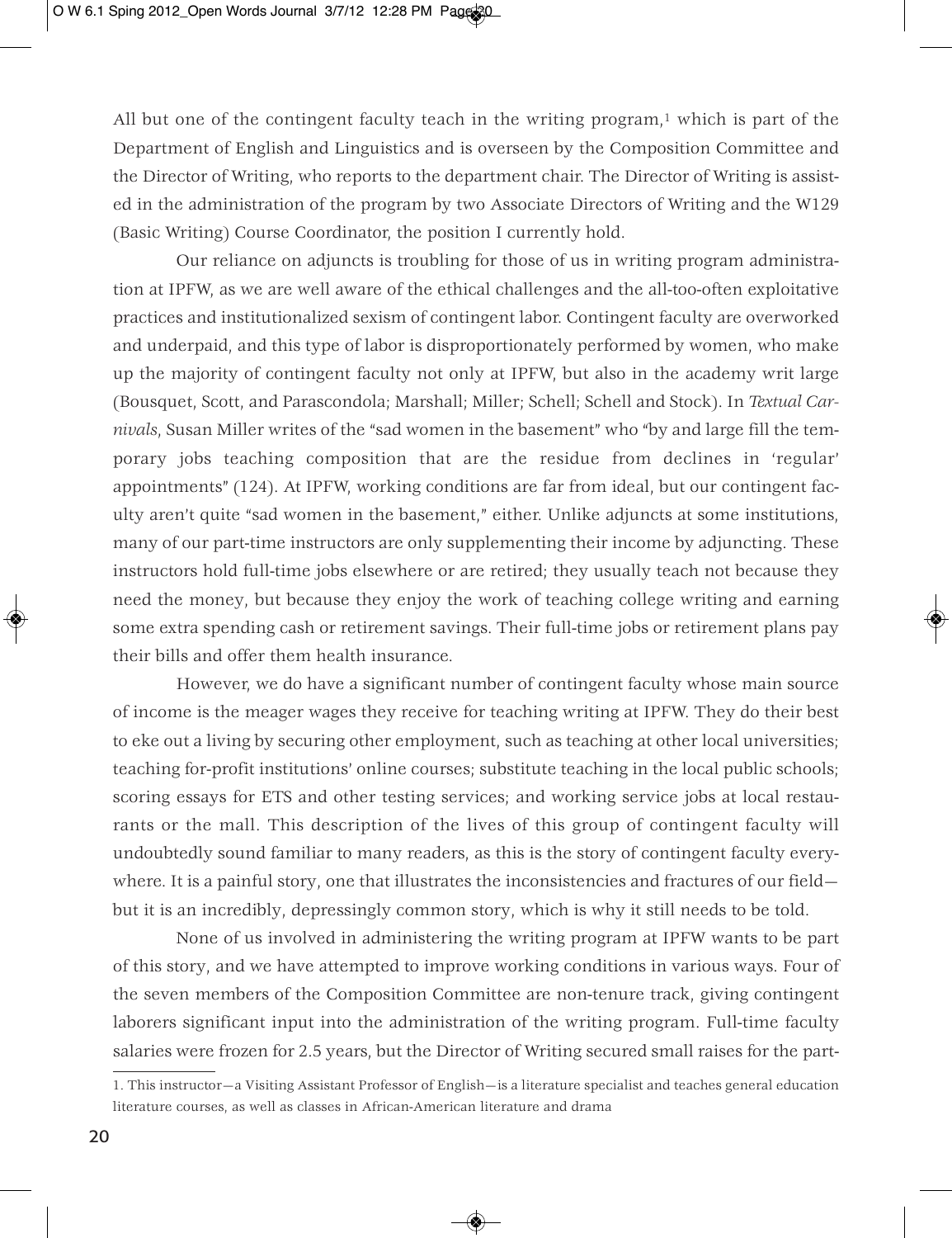time writing faculty during this time. While most of our part-time faculty have to share desks in a large office, over the past two years more office space has been secured to alleviate overcrowding, and TAs now have their own desks in an extra-large office set aside for their use. Four of the six full-time, non-tenure track writing faculty members have their own offices; of the two instructors who share an office, one teaches exclusively online and does not hold face-to-face office hours. In fact, during my first year at IPFW, the other three new tenure-line hires and I shared offices, while the four full-time, non-tenure track instructors maintained their individual offices. I do not wish to unduly praise my program, as these have been admittedly small steps towards more equitable treatment of contingent faculty. Nonetheless, I feel compelled to note our efforts since few universities make even this small effort. In short, the IPFW writing program administration is attempting to do right by its contingent faculty while working within institutional and programmatic constraints that limit our options for doing so.

### **What We Can (and Can't) Do: Marginalized Faculty and Programmatic Constraints**

Many factors inhibit decisions IPFW writing program administrators can make in regards to our marginalized faculty. One such factor is demand for our English W131, the first-year writing course all university students are required to take. As may be inferred from the preceding sentence, a full year of writing instruction is not required of first-year students at IPFW, unless they choose to take English W129, a Basic Writing course. Because only one semester of writing instruction is required, most of our first-year students want to take English W131 during their first semester of college—which is, in most cases, fall semester. It is not only students who wish to take the course in the fall. We in the writing program know that wellmeaning parents, advisors, and faculty members in other departments strongly encourage their students to do so, and upper administration at the university also wants students to take the course as quickly as possible. This is because they believe English W131 is critical for student success and should be taken immediately upon entrance into college—a difficult idea to argue with, particularly when the writing program has received additional funding and support from these proponents.

The writing program administrators are of course glad that students, parents, advisors, colleagues, and administration view our writing course in a positive light, but their good intentions have significant repercussions for the writing program when it comes to enrollment and the use of contingent faculty. We offer approximately 25 sections of English W129 (the BW course) and 80 sections of English W131 (FYC) each fall semester; W129 is capped at 18 students, while W131 is capped at 22. In the spring we only offer 15 sections of W129 and 55 sections of W131, due to lower demand for these courses. The Director of Writing has pro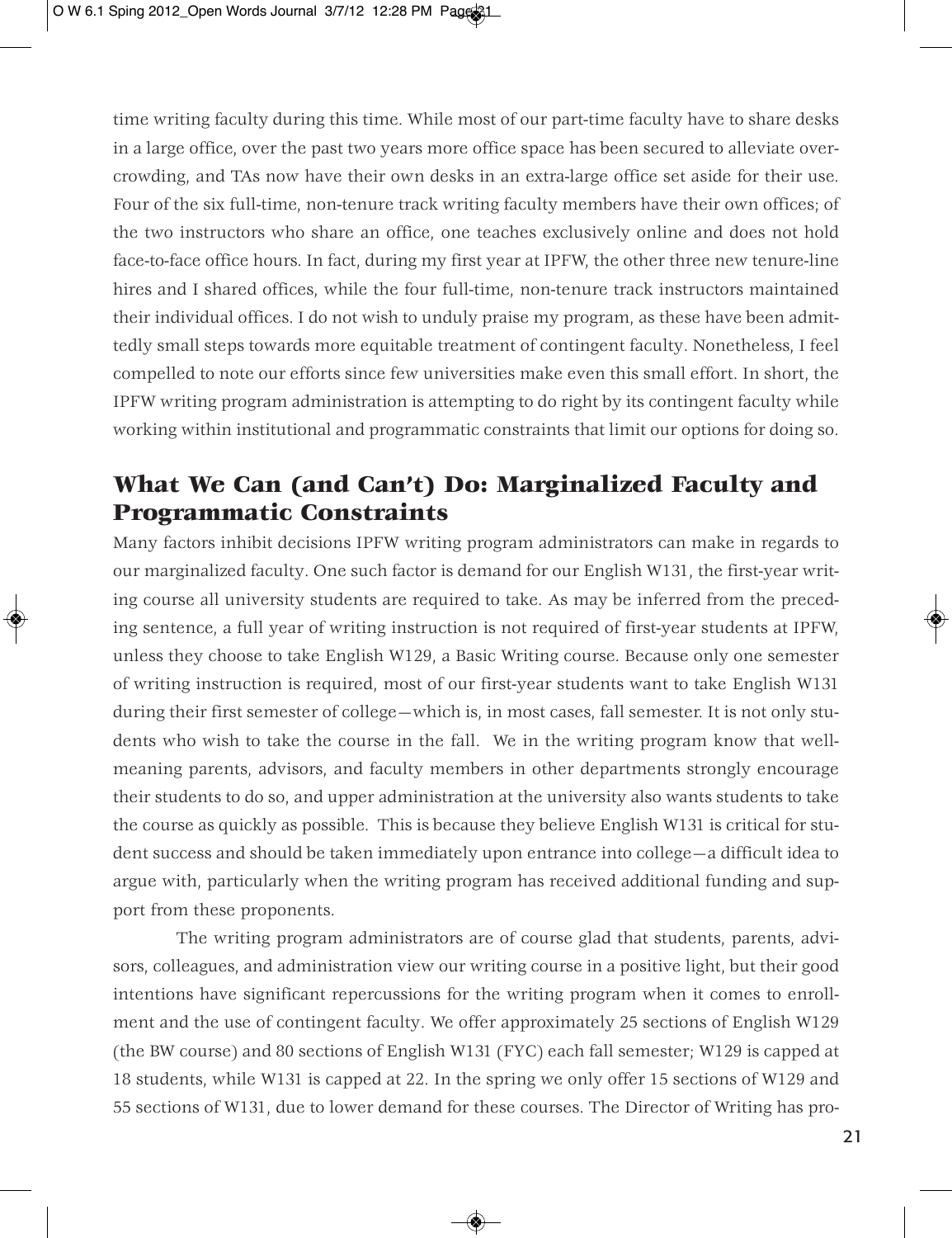posed converting some of our part-time positions into full-time, non-tenure track lines, and some of the full-time, non-tenure track lines to tenure track positions. However, the fact of the matter is that even if funding for these new lines is eventually secured, which will be no easy task in the current budgetary climate, it will be difficult for the writing program to meet the fluctuations in demand without the use of part-time instructors. While our reliance on part-time labor would be reduced, the difference in enrollment from semester to semester is simply too great to navigate to eliminate the use of these adjuncts—and even if the use of contingent labor could be eliminated, it is an open question as to whether it *should* be, a point I will address in the conclusion.

Another potential solution may be found in collaboration with other disciplinary units. The Director of Writing has had preliminary conversations with the Communication Department about requiring students to sequence English and communication courses in ways that would be beneficial to both departments. A public speaking course is also required of all students at IPFW, and the Communication Department faces issues similar, though not as dire, to our own in staffing sections of this course: approximately 60 sections of the course are offered in the fall while roughly 50 are offered in the spring, leading to a reliance on contingent laborers whose work for the spring semester is reduced or eliminated.

Our departments are currently discussing the possibilities of requiring students to take this communication course, which includes a good deal of instruction in rhetoric, and first-year writing in separate semesters: one group of incoming students would take English W131 in the fall and Communication 114 in the spring, while another group would enroll in COM 114 in the fall and ENG W131 in the spring. Students would benefit by having their rhetorical education reinforced over multiple semesters, and the departments would have more consistency in their staffing needs from the fall to spring semester, which would offer our contingent faculty some financial stability. However, such a strategy would require the approval not only of our two departments, but also the Dean of the College and the Vice-Chancellor of Academic Affairs. Since the university administration has typically moved to eliminate or reduce students' course requirements and restrictions over the past several years, obtaining this approval will be no easy task.

Teaching loads—specifically, the types of courses contingent and tenure-line faculty can teach—are another decision shaped by institutional constraints. The Department of English and Linguistics has a small graduate program, enrolling approximately 35 M.A. and M.A.T. students per year;2 some of these students are done with coursework but are studying for comprehensive exams or writing a thesis. Due to the program's small size, four grad-

<sup>2.</sup> Almost all of the students seeking a M.A.T. (Master of Arts for Teachers) are currently teaching in the local K-12 school systems.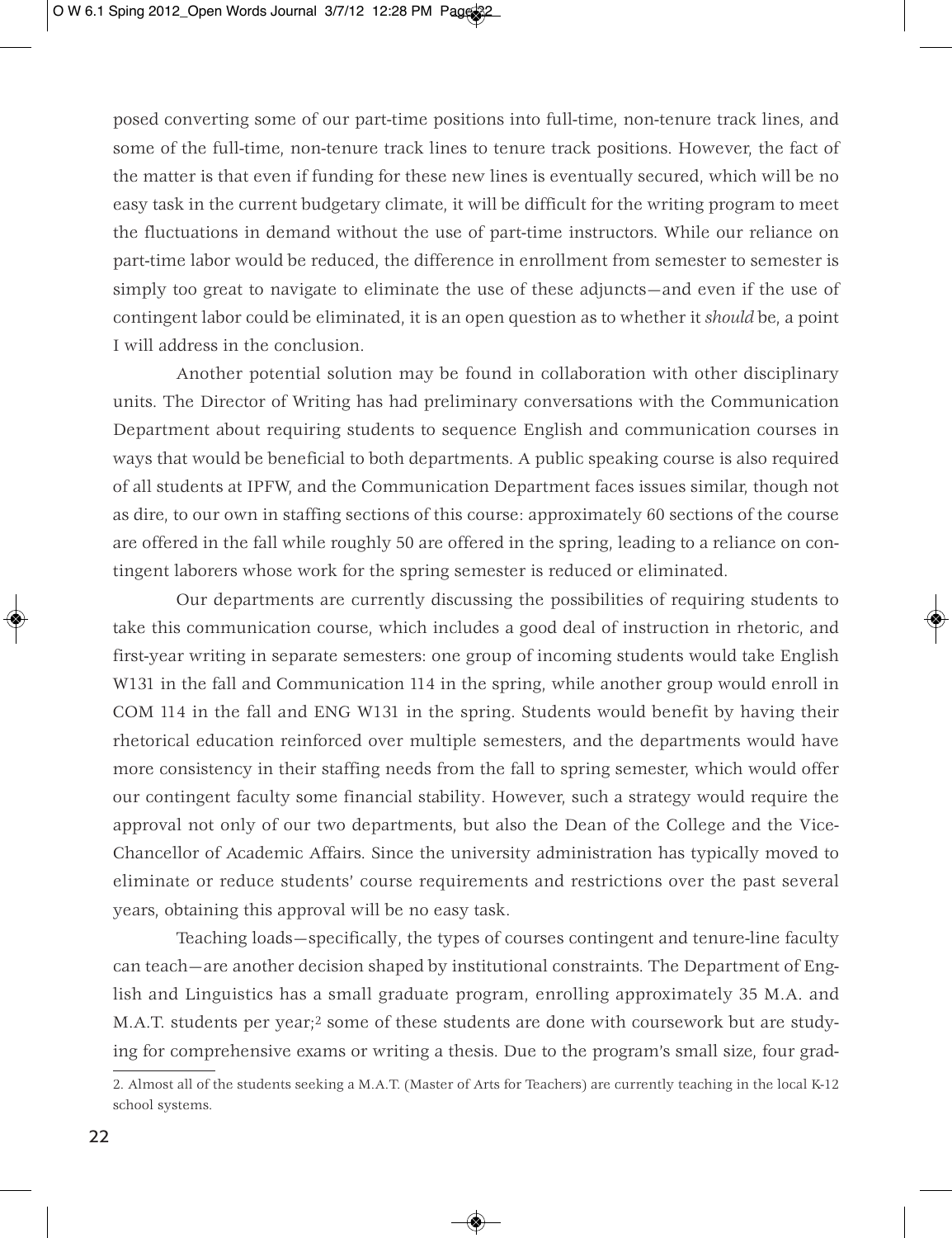uate-only seminars—capped at 15 students—are typically offered each semester, and almost all upper-level courses for majors are cross-listed as graduate courses, meaning that undergraduate and graduate students enroll in these courses. For example, my literacy studies course is listed as W460 (for undergrads) and B505 (for grad students); the last time I taught the course, five of the students were undergraduates, and five were graduate students. Enrollment in these courses is restricted to anywhere from 22-35 students, and ten students must enroll in order for a course to make.

The size of our graduate program impacts our contingent faculty because IPFW, like almost all universities, stipulates that only faculty members with the terminal degree can teach graduate students. Since almost all of our contingent faculty do not hold MFAs or Ph.D.s,<sup>3</sup> they are ineligible to teach the four graduate seminars and the cross-listed undergraduate/graduate courses, of which there were 17 during the Fall 2011 semester. The department does offer 200 and 300-level courses for majors that are not cross-listed at the graduate level; writing courses at this level are capped at either 15 or 22 students, and literature courses are capped at 22 or 30. Contingent faculty can and do teach these courses every semester. Again, using Fall 2011 as an example, 21 sections of these courses were offered, and ten were taught by contingent faculty.

The graduate course policy also shapes the teaching assignments of the tenure-line faculty. While only three tenure-line faculty members regularly teach basic or first-year writing,4 it is not because the majority of the faculty think this work is unimportant or somehow not worthy of their efforts. It is because they are part of the group of faculty who has the terminal degree; therefore, they are among the only instructors who can teach these cross-listed upper-division/graduate courses. The demand for these courses is so great that every available faculty member is needed to teach them.

These courses are in such high demand because our major has grown dramatically over the past few years, for reasons that are not completely clear and could not necessarily be anticipated. In 2006, there were roughly 160 majors in the English and Linguistics department; as of Fall 2011, that number has nearly doubled, to approximately 300 majors. As a department, we aren't exactly sure to what we can attribute this significant increase. Like many universities, IPFW's first-time enrollment and transfer rates surged in the wake of the economic crash of 2008; students who in the past would have gone to West Lafayette (Purdue) or Bloomington (Indiana) are now opting to save money by enrolling at our regional campus,

<sup>3.</sup> One part-time instructor has a Ph.D., and one has a MFA; two of our full-time, non-tenure track faculty members are enrolled in Ph.D. programs.

<sup>4.</sup> Three other tenure-line writing faculty teach our 100-level creative writing courses, meaning that six of the nine tenure-line faculty in writing regularly teach general education courses populated by first-year students and nonmajors.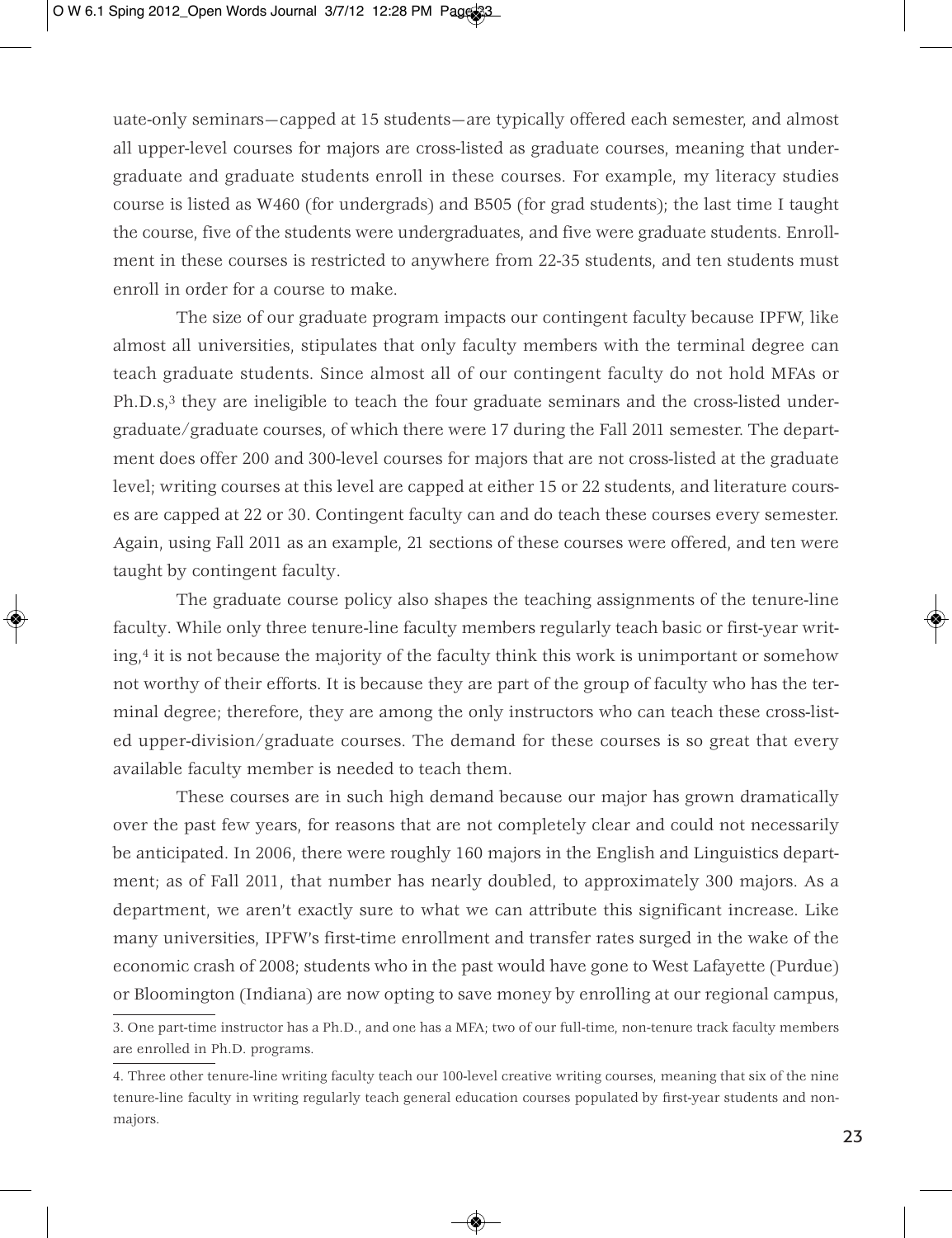which has lower tuition and allows these local students to commute from home. However, the university's enrollment has not doubled over the past five years, as our major has. We simply do not know many of the reasons why the growth of our major has significantly outpaced the growth of our university.

One factor in our growth of which we are aware is the Indiana Department of Education's decision to change teacher licensure requirements. As of Fall 2010, students who wish to teach high school English are required to take 51 credit hours in English; previously, 39 hours were required. Additionally, for current public school teachers, a state law passed last year that implemented a merit-pay system; these educators would no longer automatically receive an increase in pay for a graduate degree. However, the law also stated "that teachers enrolled in a graduate program before July 1 and on pace to complete it by 2014 will eventually be entitled to the raise that teachers with a master's degree received in years past" (Wiehe). This provision pushed many teachers to hurriedly begin a graduate program before the deadline so that they could be compensated for that degree, and some of these teachers have enrolled in our graduate courses. In a recent departmental survey of our graduate students, nearly 30 percent stated that they were pursuing an advanced degree now so that they would be eligible for the traditional pay raise. Thus, the state's changes to teacher preparation and compensation—changes that many did not expect to happen as quickly as they did—have increased demand for upper-level and graduate courses in English at IPFW.

Decisions made within the department and the writing program in particular also shape our labor practices. Many years ago, the department chair and writing program administrator at the time decided that only faculty with advanced training in the teaching of writing would teach writing courses at IPFW. In other words, the literature faculty do not teach

# "In other words, the literature faculty do not teach composition."

composition. This decision grew out of concerns that some literature faculty at that time were turning first-year writing courses into a writing about literature course, a common and much-written about phenomenon (Crowley; Lindemann; Tate).5 Today, the writing program continues to require that anyone not currently enrolled in our

MA program who wishes to teach one of our courses must have a master's degree that includes a significant amount of coursework in the teaching of writing; there have been cases in which the WPA has required potential instructors to take a course in the teaching of com-

<sup>5.</sup> My literature-specialist colleagues are routinely assigned 100-level literature courses, however, so they are required to teach first-year students and non-majors.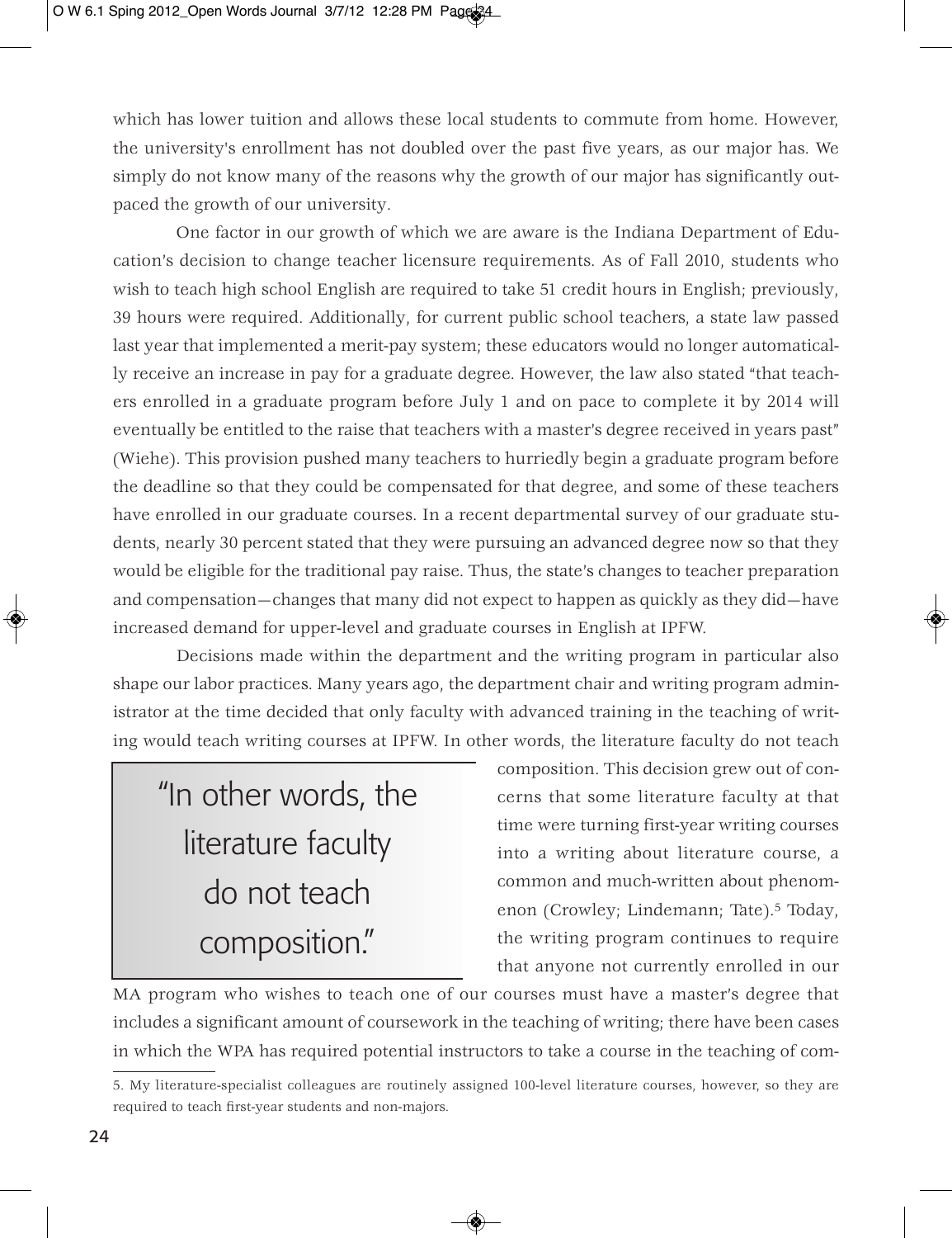position, the same course our new TAs take, before they can pursue employment at IPFW.

The department and the writing program in particular are satisfied with this policy, as we strongly believe that it helps to ensure our students receive writing instruction that is theoretically sound and aligned with the best practices of our field. However, this policy has a significant trade-off: it increases our reliance on contingent labor. Since literature faculty do not teach writing courses, that further reduces the number of tenure-line faculty members who are available to teach these courses and intensifies the writing program's need for adjuncts. We have nine tenure-line faculty in the writing program, five of whom have been hired over the past six years; three of these positions were new lines, indicating that we do receive significant support from upper administration for our hiring needs. Nevertheless, we still face the conundrum of having only nine faculty while offering approximately 105 sections of basic and first-year writing each fall. Between our small number and our duties in teaching the previously discussed upper-level/graduate courses, the tenure-line writing faculty simply cannot meet the demand for writing instruction. That is why "it's me and the adjuncts" teaching Basic Writing at IPFW.

### **What We Can Do: Improving Conditions for Marginalized Teachers and Students**

Our field has been discussing the inequitable treatment of contingent faculty for at least forty years, as CCC published Ray Kytle's "Slaves, Serfs, or Colleagues—Who Shall Teach College Composition?" in 1971. Similarly, access for marginalized students has dominated Basic Writing scholarship for some time. I do not dispute the need for student access, as most of my career from before graduate school until now has been spent at open-admission institutions. However, my five years as a professor at IPFW have taught me that our attention to equity for faculty and access for students has been too limited; student equity is an important part of this conversation as well. Access without success is meaningless for my Basic Writing students—the very same students who are the most likely to be taught by contingent faculty. Yes, these students have access to a four-year institution, thanks to open-admissions, but they are unlikely to be retained, as IPFW's dismal graduation rates illustrate.

All too often, contingent faculty become the scapegoats in conversations about student retention and persistence; when a recent study by Audrey Jaeger and M. Kevin Eagan showed a correlation between low graduation rates and a reliance on contingent labor, some participants on online discussion boards were quick to target adjuncts for their alleged failings. And when contingent faculty are not being blamed for students' performance, they are often exhorted by university administrators to take on the role of the self-sacrificing mother that Miller, Schell, and so many others have described—to nurture their students and to give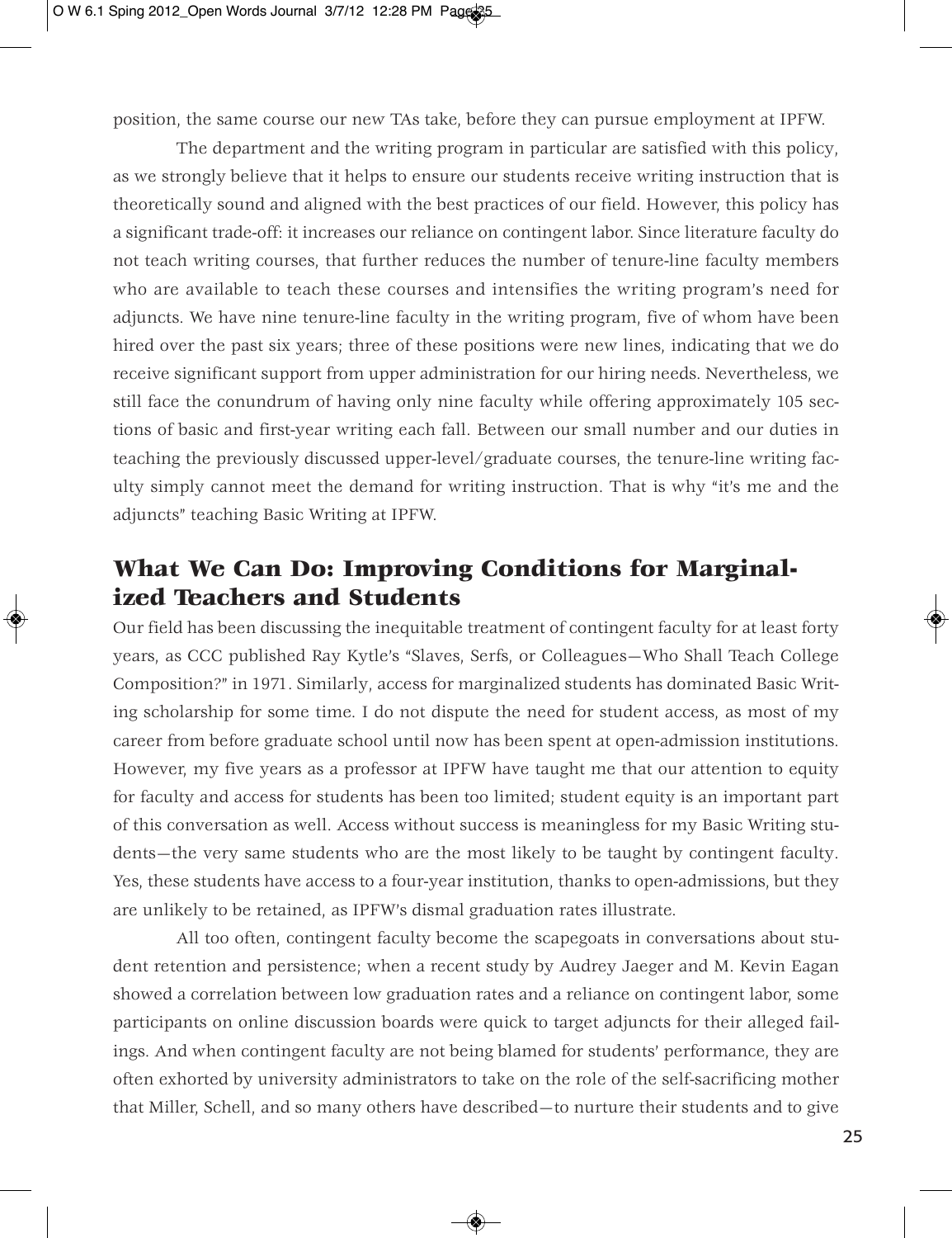more of themselves and their time, without any additional compensation or accommodation. I recall the story of a colleague at another institution who was required—like all full- and parttime faculty—to wear a special button at all times while on campus so that students could instantly recognize faculty, ask questions, and receive answers, no matter if they were in class, the gym, or the restroom. The university administration promoted these buttons as a "retention strategy"—as if faculty were employees at an office supply store who can be summoned by pushing the "easy" button. It is "strategies" such as these that position contingent faculty as the straw man in arguments about student success: if only they would know more, do more, give more, sacrifice more, then more students would graduate. What these arguments do not acknowledge is the fact that it is not adjuncts' alleged lack of knowledge or caring that hinders student success. It is the lack of resources and support made available to these instructors and students that causes student inequity. Reliance on contingent labor is the symptom of a much larger problem: states' abdication of their role in supporting higher education.

While we as Compositionists may not be able to change our state legislatures' funding decisions, we can engage in more substantive efforts to develop student equity; furthermore, we can do so without adding significantly to the workload of contingent faculty, who are already overburdened. Program administrators have decisions available to them which can positively impact student learning, retention, and persistence, as well as the lives of the contingent faculty who teach these students. As part of a wider overhaul of the Basic Writing program at my institution, the Director of Writing successfully lobbied the university administration to eliminate Accuplacer as our placement method for writing courses and implemented guided self-placement. Since Fall 2008, we have utilized an online placement instrument that asks incoming students about their high school performance, SAT scores, and writing experiences. Specifically, students' class standing and SAT math scores (yes, math) are used in making a placement recommendation, as they are commonly available and, according to IPFW's Office of Institutional Research, have statistically significant correlations to success in our writing classes; the SAT verbal score has no such correlation. As part of the online placement process, students also take the Daly-Miller test of writing apprehension, as we have found that high levels of writing anxiety correlate with poor performance in our courses; similarly, students with low levels of writing anxiety and weak high school records also fail our courses at higher rates. The student's class' standing, math SAT score, and Daly-Miller results are combined to generate a recommendation that the student takes either our basic or first-year writing course. The student has the final word on the course he/she will take, however.

In addition to the changes in the placement process, the two Basic Writing courses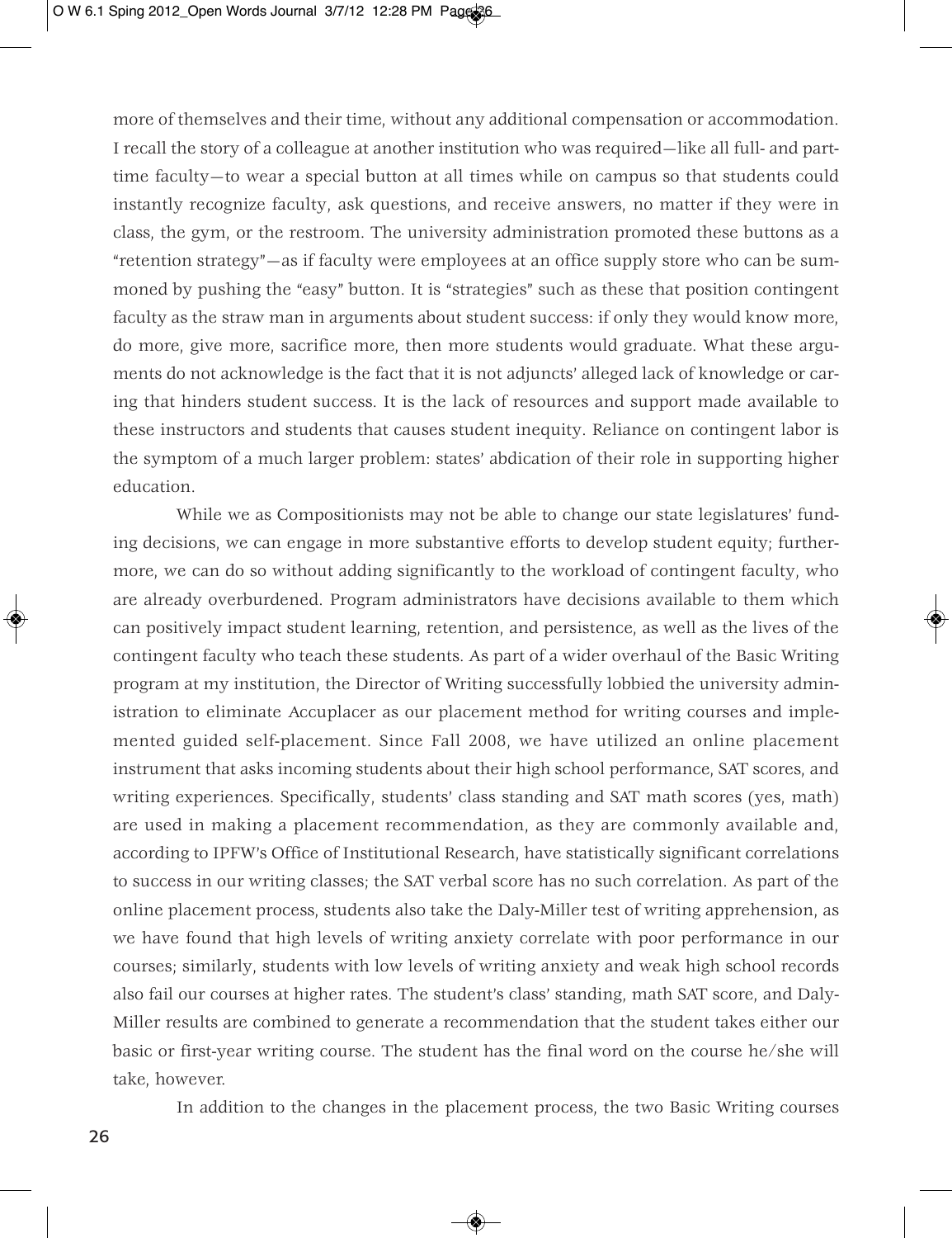that existed before 2008 were scuttled, with a new course taking their place. The former courses included a two-hour studio course which was unsuccessful in assisting students to meet the demands of first-year writing and a non-credit bearing, Basic Writing course that did not have any defined outcomes or philosophy of instruction. We eliminated these courses and created a new, three-hour, credit-bearing Basic Writing course that has the same outcomes as our first-year writing course, with the understanding that the time our students have to meet those outcomes has been stretched over two semesters.<sup>6</sup>

In the first two years since these changes have been implemented in the Basic Writing program, the DWF (drop, withdraw, fail) rate has ranged from 30.6% to 31.5%, for an average of 31.05%. Although that number is still quite large, in the six years prior to the writing program's changes, the DWF average was 46.98%. Thus, our average DWF rate has dropped almost sixteen percentage points. The writing program does not yet have persistence data, since the new placement process, course, and curriculum have only been in place for three years, but we do know that our programmatic retention has also improved over the past three years. Before 2008, fewer than 60% of Basic Writing students successfully completed Basic Writing and First-Year Composition during their first two semesters. Now, nearly 70% of these students do so. While these data can only establish correlation, not causation, it is my contention that guided-self placement is an important first step towards developing self-efficacy in students, which we know is an important trait in predicting student success (Hidi and Boscolo, Lavelle, Pajares and Valiante, Reynolds). By giving students more ownership of, and responsibility for, an important decision in the initial stages of their education, we are encouraging them to take more ownership of their education and thus develop a trait essential to their intellectual development.

Furthermore, these changes cost our contingent faculty very little. While the new course did initially require additional preparation for some, thanks to a curriculum that was revised to ensure all instructors utilized the best practices of the field, there was support for these changes. Until 2008, there had never

"these changes cost our contingent faculty very little"

been a coordinator for the Basic Writing course; upon assuming the coordinatorship, I quickly set about devising more instructor support systems. Along with the Director of Writing, I held workshops to introduce the new curriculum and placement process, and I created and

<sup>6.</sup> For more information about the changes to the Basic Writing placement process and curriculum, please see "The Kairotic Moment: Pragmatic Revision of Basic Writing Instruction at Indiana University-Purdue University Fort Wayne," co-written with my colleague Stevens Amidon.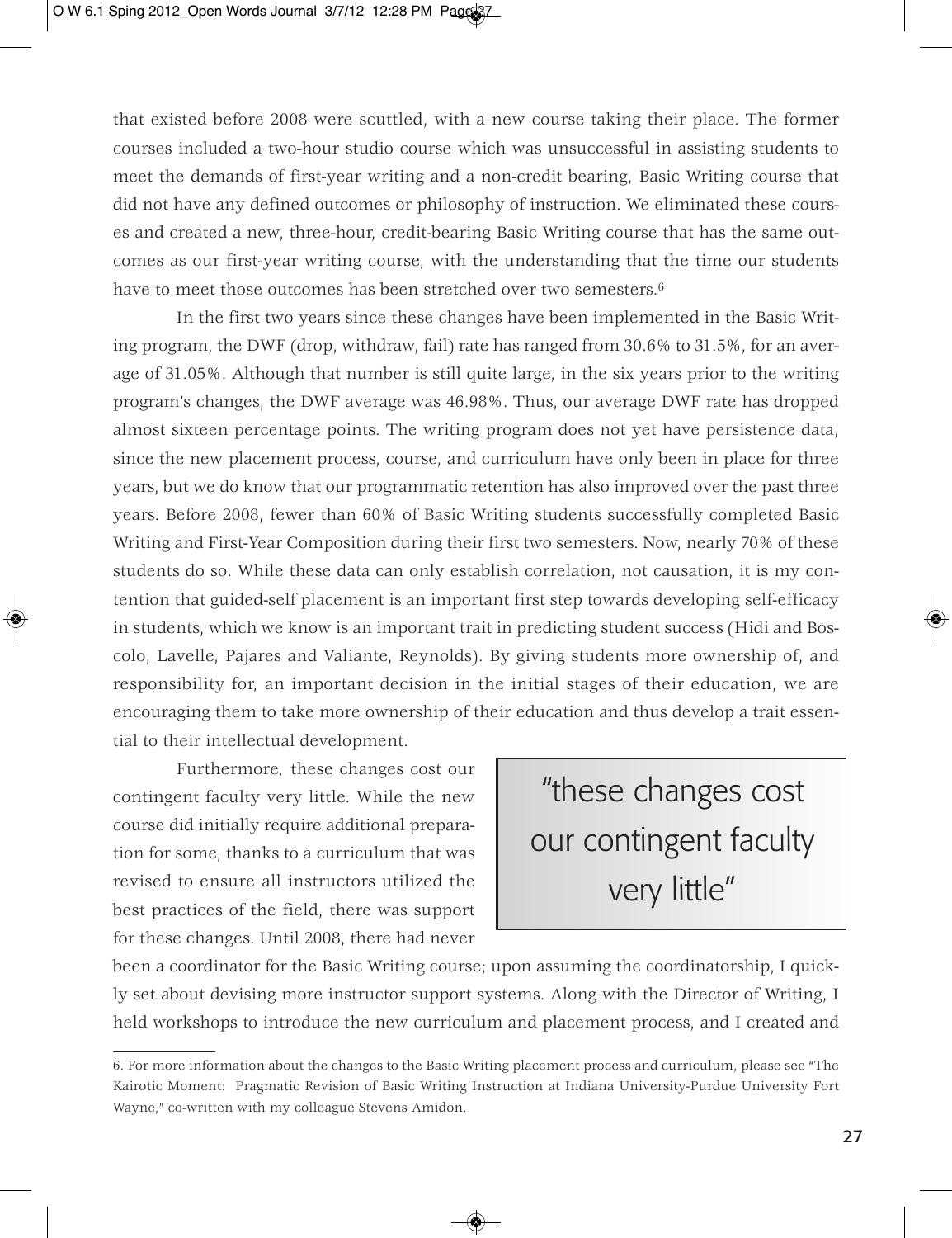maintain an active listserv for Basic Writing instructors, where we continue to collaborate on assignments and texts and share the joys and challenges of working with our student population. Before the start of classes each academic year, I design a shared course syllabus and assignments that all instructors are encouraged to adapt as little or as much as they would like for use in their classrooms.

These changes have been popular with the program's cadre of instructors and, more significantly, have not made their professional lives more difficult. In fact, in some cases the changes have resulted in a reduced, and/or more pleasant, workload. Because students now choose to take the Basic Writing course, their resistance to being in the course has been virtually eliminated, making for a less onerous teaching experience. Almost all sections7 of the Basic Writing course now use the same texts and similar—if not identical—assignments, and as a result, collaboration and support among instructors have increased greatly. Additionally, instructors can—and do—turn to me in my role as course coordinator for administrative and pedagogical resources, input, and assistance. As the semester progresses, I mentor, consult with, and serve as a general resource for both new and experienced instructors as needed, and I devise and lead other workshops on topics of interest to the instructors, such as conducting online peer review, preventing plagiarism, and using technology in ways that benefit our students and us (reducing the paper load, utilizing online conferences, etc.). My fellow WPAs also design and facilitate workshops, including sessions on grade norming and assignment design, for instructors who teach our first-year and second-level writing courses.

This is a marked change for our writing program, as for many years, we were reluctant to offer these workshops, and some still have lingering doubts. We do not want to exploit our instructors even further, and there is little, if any, funding to compensate those who participate in these voluntary workshops. However, many of us have begun to see how professional development affects working conditions, as Ed Nagelhout argues (A14-15), and we have focused our faculty development efforts on strategies that address issues of workload and time management, as these are the most pressing issues our contingent faculty face. We have realized that if we do not offer our instructors the opportunity for professional development—even if our reasoning is grounded in concerns about equity—we are missing out on opportunities to improve the lives of our faculty and the instruction our students receive (Nagelhout 15).

<sup>7.</sup> Some sections are part of a learning community in which Basic Writing courses are linked with a course in another discipline. Depending on the nature of the linked course and the needs of the learning community, different materials are sometimes used.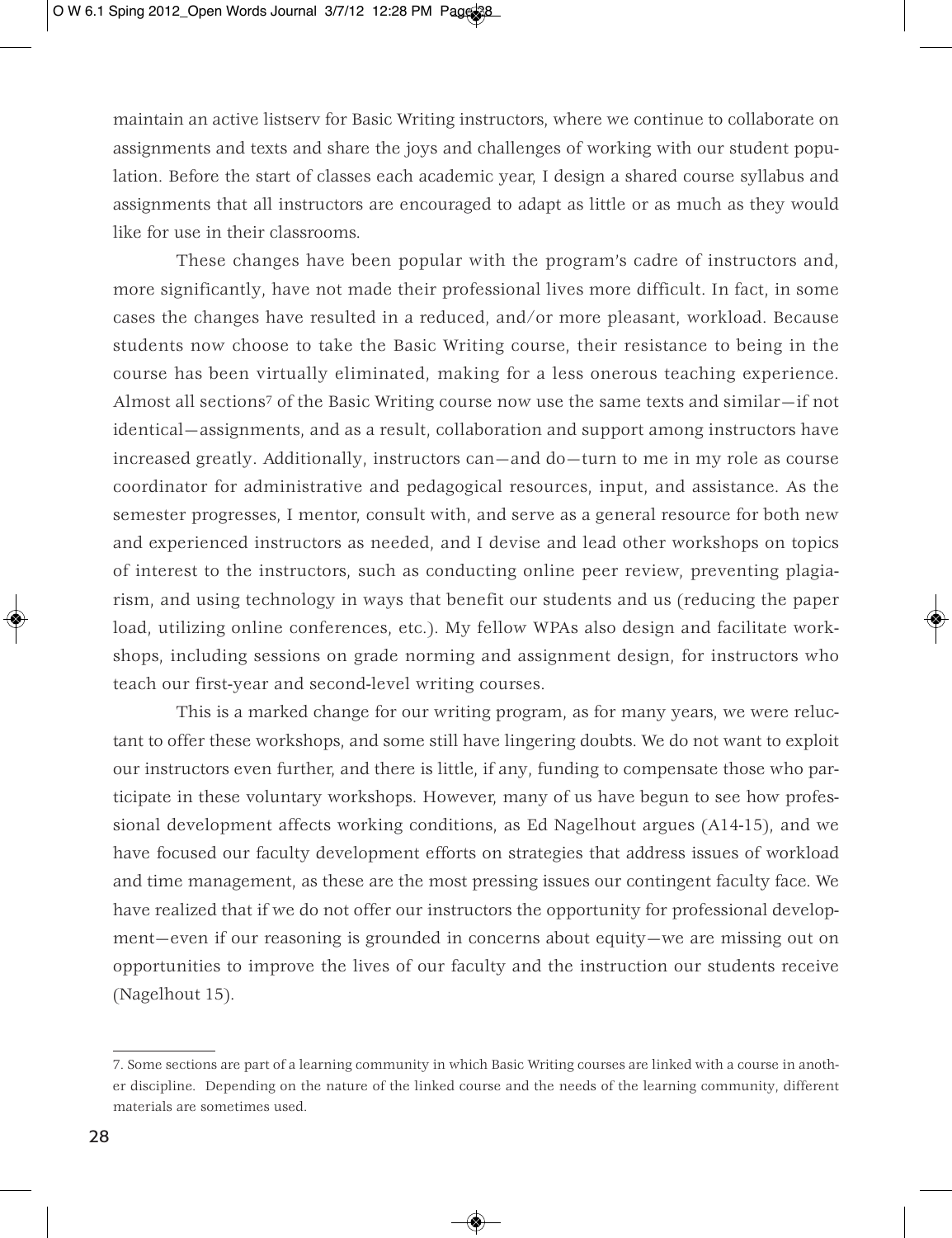### **Conclusion**

Some may argue we at IPFW are attempting to do the best we can to treat our instructors justly and humanely while working within an unjust, inhumane system—an endeavor doomed to failure. On this point, over ten years ago James Sledd wrote the following of writing program administrators such as myself and my colleagues:

With clear consciences and the best of good intentions, they have bought into an educational system that mirrors the encompassing society of greed. [. . .] People who mistakenly buy into a problematic system make themselves part of the problem. They can offer no hope of a good solution. (147)

More recently, I listened as a job candidate discussed his research on adjunct labor and composition students. When the candidate was asked what possible solutions, if any, he saw for the issue of contingent labor in our discipline, his answer was simple and direct: "Get rid of all adjuncts."

Given the argument I have made in this essay, it will come as no surprise to readers that I disagree with these positions. There can be no doubt that there are serious, systemic problems with Composition's labor structure, and too many contingent faculty are exploited. However, I contend that by becoming professors of Composition, we have already "bought into" the problematic system Sledd describes. By virtue of our participation in the system of tenure and non-tenure track, full- and part-time, contingent and permanent faculty—by our very presence in the university—we have all become "part of the problem." I reject Sledd's contention that we cannot be part of the solution, however. I am persuaded by the words of Joseph Harris, who writes that Compositionists "need to admit that we are indeed workers in a corporate system that we hope to reform, rather than persisting in fantasies of escaping that system, of operating in some pure space as critics who may happen to work at a university but who are somehow not of it" (51). Let me be clear: our discipline's heavy reliance on, and exploitation of, contingent laborers must change. Yet, I do not think we can ever effect such change if we refuse to admit that, by the nature of our positions as professors, we are complicit in that very system. We cannot persist in the fantastic notion that we are somehow outside this system if we hope to accomplish the reform that is desperately needed.

This is also why deans, provosts, vice-chancellors, and other university administrators with a background in Composition Studies are needed. If we want to overhaul working conditions for contingent faculty—to secure more money for salary/benefits, to propose more opportunities for professional development, to provide more and better-quality office space, to offer more consistent schedules, and to convert some part-time positions into fulltime non-tenure track or tenure-track lines—then we require administrators who are amenable to such arguments and who are sensitive to the need for equitable treatment of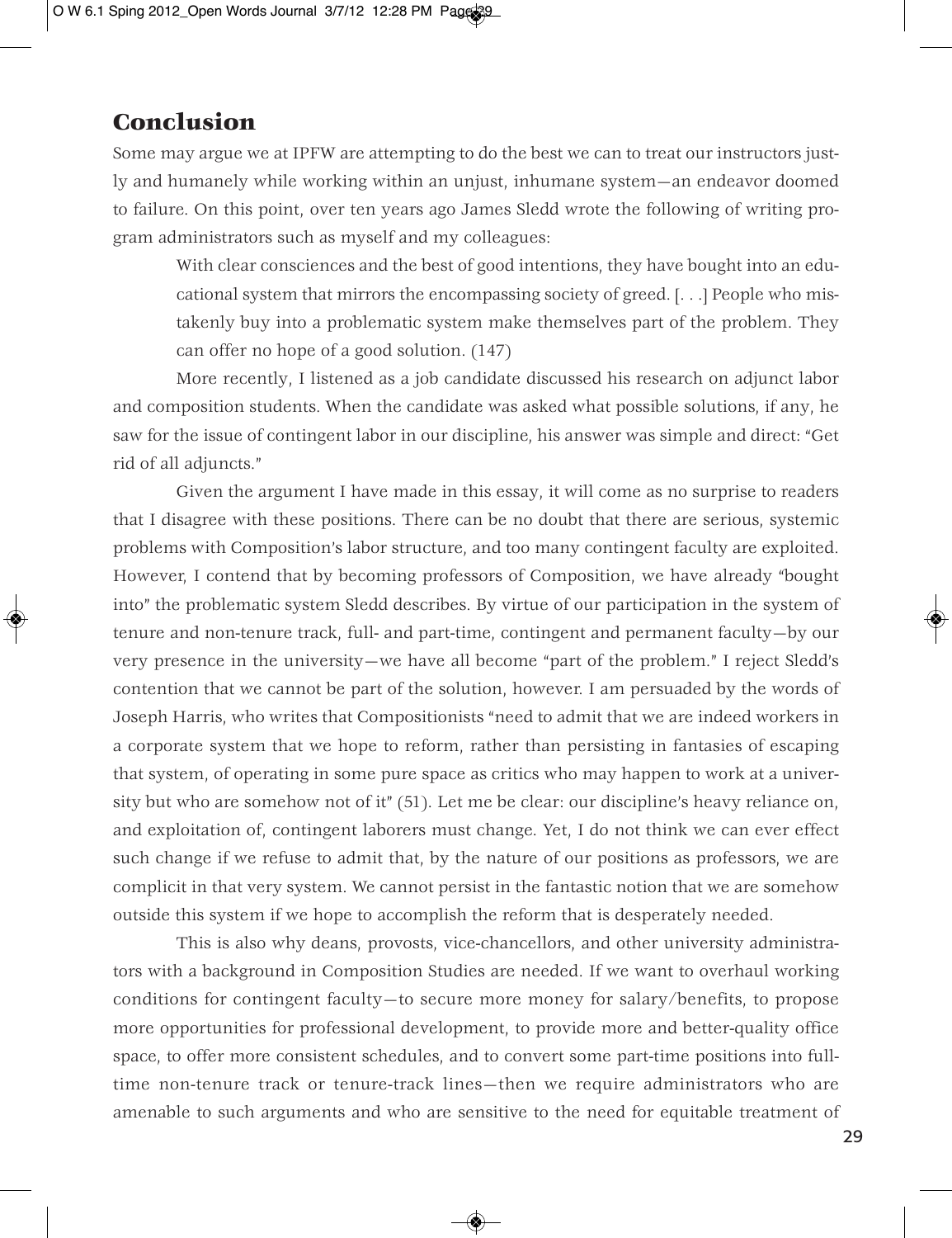contingent faculty. From where will these administrators come? They need to come from the ranks of Composition and Rhetoric scholars, including current WPAs, who have a commitment to the issues and who can make a difference as they move into higher levels of administration. I realize this is not a popular argument, as many of us—including myself—were drawn to Composition Studies due to its focus on pedagogy and students. I personally have no desire to leave the classroom and the basic writers I love so much to become a full-time administrator. At the same time, however, it is difficult to educate administrators whose disciplines have not confronted these issues about the needs of our field. If we hope to change the system in which we are all complicit, we will have to grow our own administrators who can be allies in this work.

Finally, as a field we should understand that there are some contingent faculty for whom parts of the current system work. Some discussions of contingent labor assume that conditions are the same everywhere, that all universities are employing hordes of part-time adjuncts with Ph.D.s who long for a tenure-track position. It is certainly true that the number of full-time and tenure-track lines are decreasing, leading to more Ph.D.s competing for adjunct jobs in large urban centers and university towns. At universities such as these, employing only Ph.D.s as adjuncts will soon be a possibility, if it is not already a reality.

But that is not the case at my institution, where almost all of our contingent faculty have master's degrees, and a significant portion of our adjuncts don't want to teach full-time, let alone on the tenure-track. They enjoy being retired or working at other jobs they love. Even among the part-time faculty who want full-time employment, there is very little interest in earning a Ph.D. or pursuing tenure. If my department had the funding to convert parttime to full-time or non-tenure track to tenure-track—wildly improbable in the current economy—many of our contingent faculty would not accept these positions, due to the unwanted demands of a full-time and/or tenure-track career. This is why "getting rid of the adjuncts" is not a solution for a university such as mine, as we would be firing many teachers who are happy with their jobs and whose teaching of writing is outstanding—an action which hardly seems fair or equitable and reeks of corporate downsizing, as Schell has argued.

I realize that some may argue that our adjuncts will soon be squeezed out of their positions by Ph.D.s who cannot find tenure-line jobs. Yet even Ph.D.s in literature—who are far more numerous and more likely to work as contingent laborers than Ph.D.s in Composition and Rhetoric—are rare in places like Fort Wayne, Indiana, a small city whose university does not offer a Ph.D. in any subject. The supply of literary Ph.D.s has far outpaced the demand during all of my not-inconsiderable lifetime, but my writing program has only one adjunct with a Ph.D.—a Ph.D. in literature. This long history makes me skeptical that universities like mine, in locales such as Fort Wayne, will soon be employing a contingent labor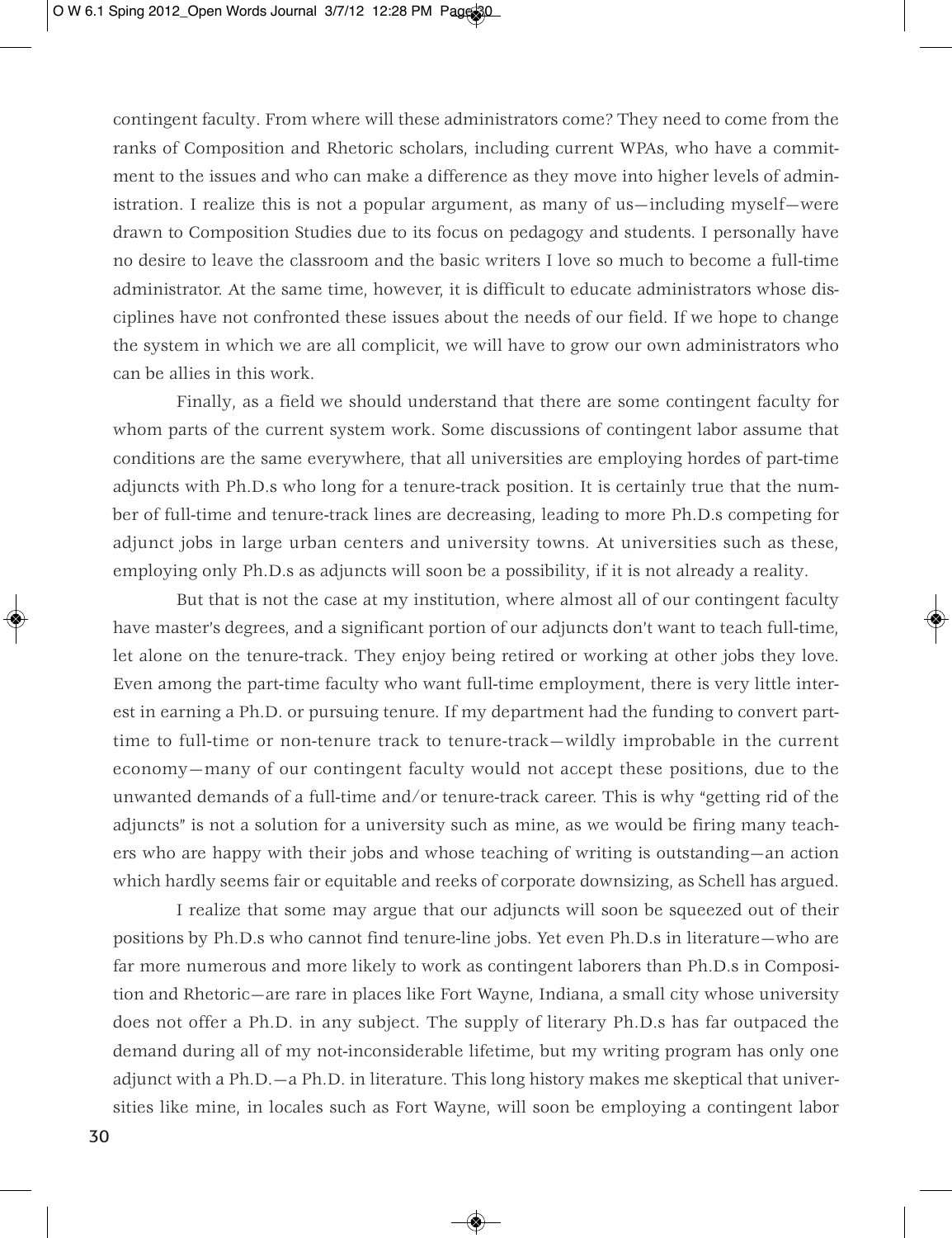force consisting only of Ph.D.s in Composition and Rhetoric. While contingent labor is an issue everywhere, we must realize that the nature of the problem is quite different in cities like New York City and Boston than it is in places like Fort Wayne and Duluth. In short, we need a better understanding that conditions are not the same everywhere, and we should avoid assuming that there is one ideal solution to the problems of contingent labor. While thinking globally is a laudable goal, Compositionists should act locally when it comes to exploitative labor practices.

### **Works Cited**

- Bousquet, Marc, Tony Scott, and Leo Parascondola, eds. *Tenured Bosses and Disposable Teachers: Writing Instruction in the Managed University*. Carbondale: Southern Illinois UP, 2004. Print.
- Crowley, Sharon. *Composition in the University: Historical and Polemical Essays*. Pittsburgh: U of Pittsburgh P, 1998. Print.
- Harris, Joseph. "Meet the New Boss, Same as the Old Boss: Class Consciousness in Composition." *College Composition and Communication* 52.1 (2000): 43-68. Print.
- Hidi, Suzanne, and Pietro Boscolo, eds. *Writing and Motivation*. Amsterdam: Elsevier, 2007. Print.
- Kytle, Ray. "Slaves, Serfs, or Colleagues—Who Shall Teach College Composition?" *College Composition and Communication* 22.4 (1971): 339-341. Print.
- Lavelle, Ellen. "Writing through College: Self-Efficacy and Instruction." *The Sage Handbook of Writing Development*. Eds. Roger Bear, Debra Myhill, Jeni Riley, and Martin Nystrand. London: Sage, 2009. 415-422. Print.
- Lindemann, Erika. "Freshman Composition: No Place for Literature." *College English* 55.3 (1993): 311- 316. Print.
- Jaeger, Audrey, and M. Kevin Eagan. "Examining Retention and Contingent Faculty Use in a State System of Public Higher Education." *Educational Policy* 25.3 (2011): 507-537. Print.
- Marshall, Margaret. *Response to Reform: Composition and the Professionalization of Teaching.* Carbondale: Southern Illinois UP, 2004. Print.
- Miller, Susan. *Textual Carnivals: The Politics of Composition.* Carbondale: Southern Illinois UP, 1991. Print.
- Nagelhout, Ed. "Faculty Development as Working Condition." *Forum: Newsletter of the Non-Tenure-Track Faculty Special Interest Group* 11.1 (2007): A14-16. Print.
- Pajares, Frank, and Gio Valiante. "Self-Efficacy Beliefs and Motivation in Writing Development." *Handbook of Writing Research*. Eds. Charles A. MacArthur, Steve Graham, and Jill Fitzgerald. New York: Guilford, 2005. 158-170. Print.

Reynolds, Erica J. "The Role of Self-Efficacy in Writing and Directed Self-Placement." *Directed Self-*